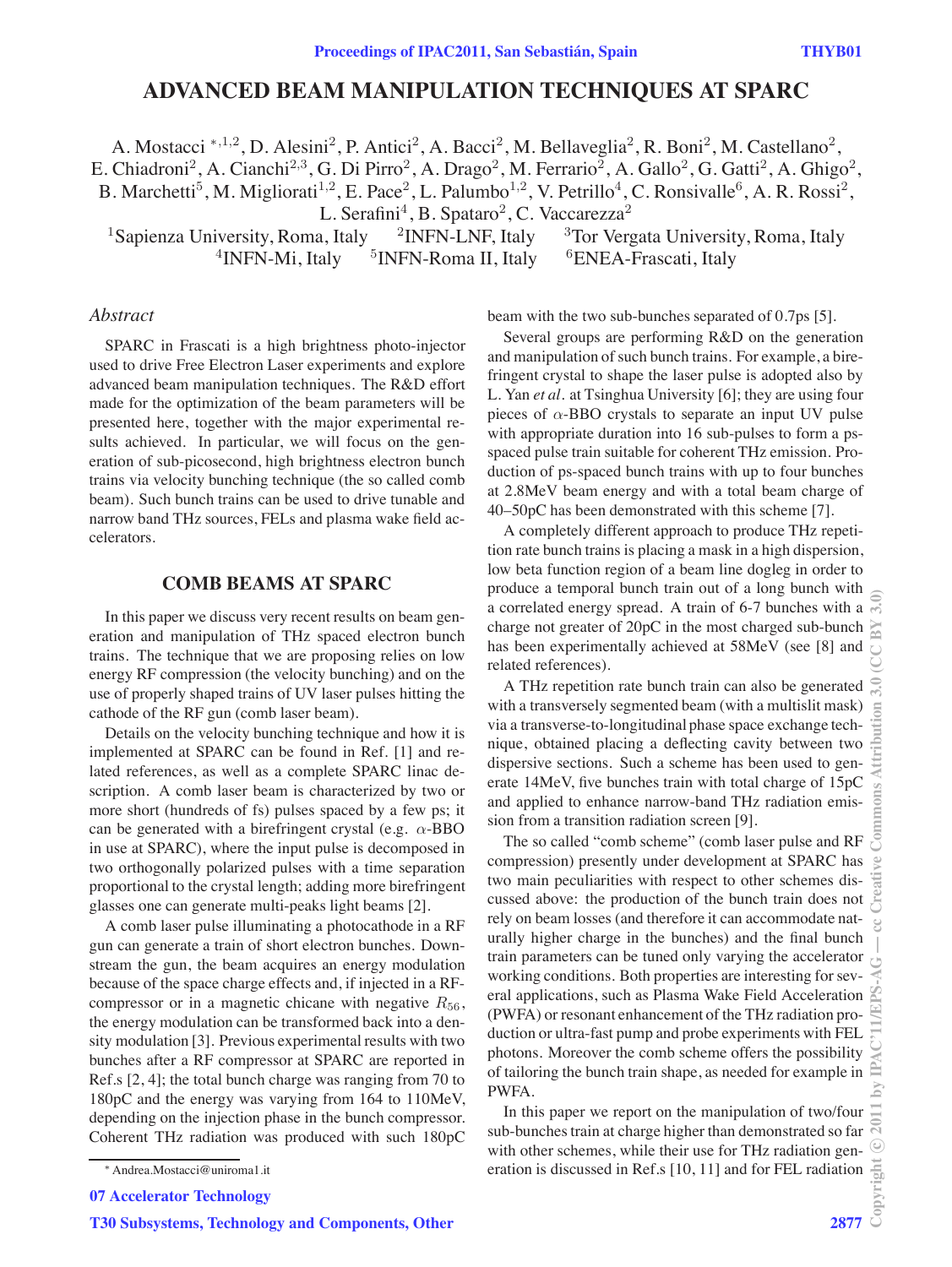pulses generation in [12]. Before entering in the experiment details, we shall highlight the main physical aspects of the comb beam dynamics, starting from the simpler case of a two sub-bunches train and focusing on the accelerator parameters mostly affecting the beam behavior.

#### *General issues on comb beam manipulation*

Figure 1 shows the compression curve for a two bunches train from a TSTEP simulation [13] with parameters relevant for the SPARC linac. A 165pC, two sub-bunches (each of 145fs rms beam size) train is extracted from the cathode with a bunch distance of 4.27ps and equally distributed charge; the RF gun boosts its energy up to 4.7MeV and then the train enters the first TW section (1.5 meter after the cathode) at different injection phases. The compression phase of Fig. 1 refers to the difference from the injection phase and the "on crest" (maximum energy at the linac exit) phase. The compression factor is the ratio between the on crest bunch length and the actual bunch length (which varies with the compression phase). The final energy of the beam depends on the compression phase and ranges from 177MeV (on crest situation) to roughly 100MeV in overcompression (i.e. for compression phases more negative than the maximum compression one).



Figure 1: Compression curve for two bunches pulse train at SPARC (simulation, total charge 165pC).

Figure 1 describes the longitudinal behavior of the whole bunch and of each sub-bunch (blue data refers to the bunch first hitting the cathode, red data to the other). The black (blue, red) line is the compression factor for the total (first, second) bunch at different phases. The total bunch length decreases up to a minimum value (-88 deg) and, up to that moment, the two bunches are in the same relative position as at the gun cathode. Increasing the compression phase, the sub-bunches invert their relative position and they start to become distinguishable and to increase their separation. Anyway, the dynamics of each sub-bunch is different: the first bunch reaches its minimum length (max compression, 200fs rms length) while the second is still in a moderate compression regime (red, blue line of Fig. 1). If some application needs the same current in the two bunches, the working point is close to the interception of the two curve<br>  $\begin{bmatrix}\n\vdots \\
\vdots \\
\vdots \\
\vdots\n\end{bmatrix}$ <br>  $\begin{bmatrix}\n2878\n\end{bmatrix}$ 

(not exactly at the interception because the bunch shape is different in compression or over-compression [14]). In this simulation, the bunches are well separated at compression phases smaller than -90deg and the sub-bunch distance (not shown) depends more or less linearly with the compression phase in this region. An interesting range for the applications, i.e. 0.6–1.1ps bunch spacing is obtained between -91 and -94deg in this simulation.

It is clear that to have good separation, one has to operate in over-compression regime, which implies a careful machine optimization to preserve significantly low emittances. On top of that, the experimental reconstruction of the sub-bunches dynamics is not trivial, since the bunch length measurement resolution needed to precisely resolve the sub-bunches is demanding.

As a general rule of thumb, the bunch separation is roughly twice the total bunch length in over-compression and such separation is completely frozen at the end of the first 3m TW section (the SPARC RF compressor). For a given compression phase, the sub-bunches separation increases for increasing the laser pulses distance on the cathode and the whole bunch charge (i.e. the space charge contribution).

The phase distance of the maxima of the sub-bunches compression curves (that is of the sub-bunches minimum length) depends mainly on the pulse distance at the entrance of the RF compressor which, for a given RF gun injection phase, is determined by the space charge: the pulse distance at the RF compressor entrance increases with bunch charge and moving the gun injection phase towards the phase of maximum charge extraction. Simulations show that such a phase separation of the maxima can be inferred from the pulse distance of the on crest beam at the linac end. The sub-bunches minimum length (and thus their maximum compression) is in general different, being identical only in the ideal case of no space charge beams injected with the same energy in the compressor.

The SPARC linac is composed by three 3m TW sections after the gun (the first one being the compressor) and the beam injection phase can be varied autonomously for each section; usually the second and the third section are phased to get the maximum energy at the linac exit. By changing the last section phase (i.e. the whole beam energy), only the energy (and not the time) separation is affected; in particular there is no effect on the sub-bunches current distribution.

The difference between the sub-bunches charges at the cathode does not affect the separation at the linac exit (for a given compression phase), while it affects the sub-bunches currents and bunch lengths.

Emittance compensation during the RF compression requires focusing additional to the acceleration one, which in the SPARC case is provided by two 3m (independently powered) solenoids embedding the first two TW sections. Typically only the solenoid around the first accelerating section is used at operation values in the range of 270-330G (for all the data/simulation presented here). Such mag-

## 07 Accelerator Technology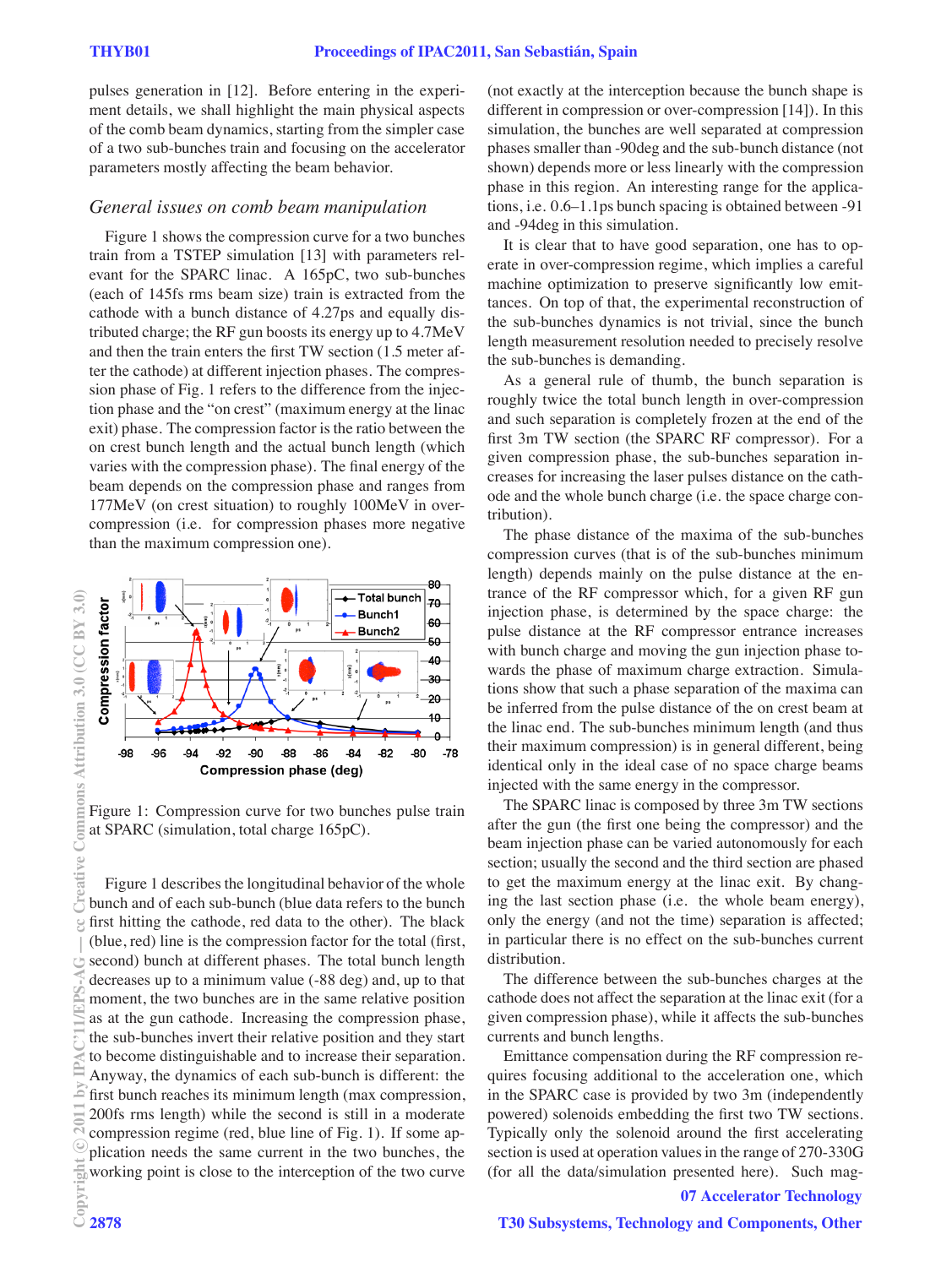netic field has a negligible effect on the separation, while it affects the emittance (at the linac exit), the sub-bunches bunch length and current (but not the sub-bunches current ratio) and the compression phases corresponding to the single bunch compression curves maxima, which are (more or less) rigidly shifted by varying the magnetic focusing field.

As usual in RF gun based linac, the main knob to control the emittance is the solenoid embedding the gun, affecting the emittance of the whole bunch as well as of the subbunches, together with their length and currents. The minimum emittance of the whole bunch, the minimum emittance of each single sub-bunch and an equal current in the sub-bunches occur at different values of the gun solenoid field; typically for the SPARC case, these values differ no more than roughly 300G.

As a rule of thumb, the minimum emittance of the whole bunch, the equal current and the minimum spot size at the linac exit occur for close values of the gun solenoid field. On top of that, simulations suggest that the minimum emittance of the whole bunch occurs when the two sub-bunches are radially separated at the linac exit, i.e. one forms a ring around the other in the transverse spot. During machine operation, this condition can be often observed (especially for "well behaved" beams) by letting the beam propagating for roughly 5 meters after the linac without additional (quadrupole) focusing. Therefore such situation was used as starting point for emittance optimization in the experiments discussed below.

All those guidelines were followed during the experiments performed recently with two bunches (200–400pC) and four bunches (200pC) train; the train average energy at the linac exit was varying from 170 to 90MeV, depending on the machine setting, mainly the compression phase (used to tune the sub-bunches distance) and the last section phase (used to tune the sub-bunches energy separation).

The use of the RF compressor in the over-compression regime requires good beam quality (i.e transverse emittance) and overall machine stability. A poor beam emittance would spoil the brilliance and/or would imply a too large beam to be manipulated; the compression phase stability is important to keep the separation in the comb beam constant during operation. The first goal was achieved with the increase of beam energy at the gun exit (best value being 6.2MeV) by shaping the RF pulse to reduce the breakdown rate [15], while the compression stability largely profited of a dedicated chilling of the first TW section of utmost importance in the RF compression.

The goal of most of the experiments was enhancing THz radiation by use of ps-spaced, hundreds of fs long subbunches [5, 10]; therefore most of our effort was oriented to obtain a stable longitudinal configuration with tunable bunch spacing. The transverse emittance optimization was addressed only to obtain a loss free transport in the dogleg line where the THz station was located.

#### 07 Accelerator Technology

#### T30 Subsystems, Technology and Components, Other 2879

## **TWO BUNCHES TRAIN**

A first experiment was performed with two comb pulses (145fs FWHM each with a separation of 4.27ps), extracting a beam of 160pC (total charge). The gun exit energy was 4.51MeV and the gun injection phase is 23deg from the gun phase scan zero crossing (30deg corresponds to maximum gun exit energy) [16]. Such a choice was an attempt of reducing the sub-bunches spacing at the RF compressor entrance. The beam on crest was 1.880 (0.041)ps long with an energy of 177MeV and energy spread <0.1%. Figure 2 shows the bunch length as a function of the compression phase. Decreasing the compression phase, the beam energy decreased up to roughly 110MeV and the energy spread increased up to roughly 0.7%; the charge in the pulses was unbalanced (63% - 37%). The agreement with TSTEP simulation is satisfactory.



Figure 2: Measured compression curve for a two bunches train compared to TSTEP simulation (total charge 160pC).

The separation between the pulses approached the target value of 1ps in the over-compression regime (see Fig. 3,  $-96 \div -94$ deg region) where the two sub-bunches were clearly separated. For bigger (i.e. less negative) compression phases, the longitudinal profile was only modulated, but the bunches not actually well separated. Typically bunch length and sub-bunches separation measurement are quite reproducible and easily in agreement with start-to-end simulation, while emittance measurement require more attention and emittance optimization is not always trivial. For example, the vertical emittance was optimized for the -96deg of compression phase with a gun solenoid scan reaching  $\varepsilon_y = 3.03$  (0.12) mm-mrad while the horizontal measurement was spoiled by chromatic effects, probably due to a large spot size at the quadrupole entrance and the energy spread of the over-compressed beam.

A gun exit energy greater than 5.6MeV allowed us to successfully manipulate higher charge, two pulses beams. An example is shown in Fig. 4 where the Longitudinal Phase Space (LPS) of a 300pC beam is reported for different compression phase. The on crest case is in Fig. 4.a; injecting out of phase in the first TW section, the phase space rotates counter clockwise entering in the compression regime (Fig. 4.b) up to when it reaches the minimum length (Fig. 4.c, maximum compression). Decreasing the compression phase, the LPS continues rotating entering the over-compression region, where sub-bunches are longitu-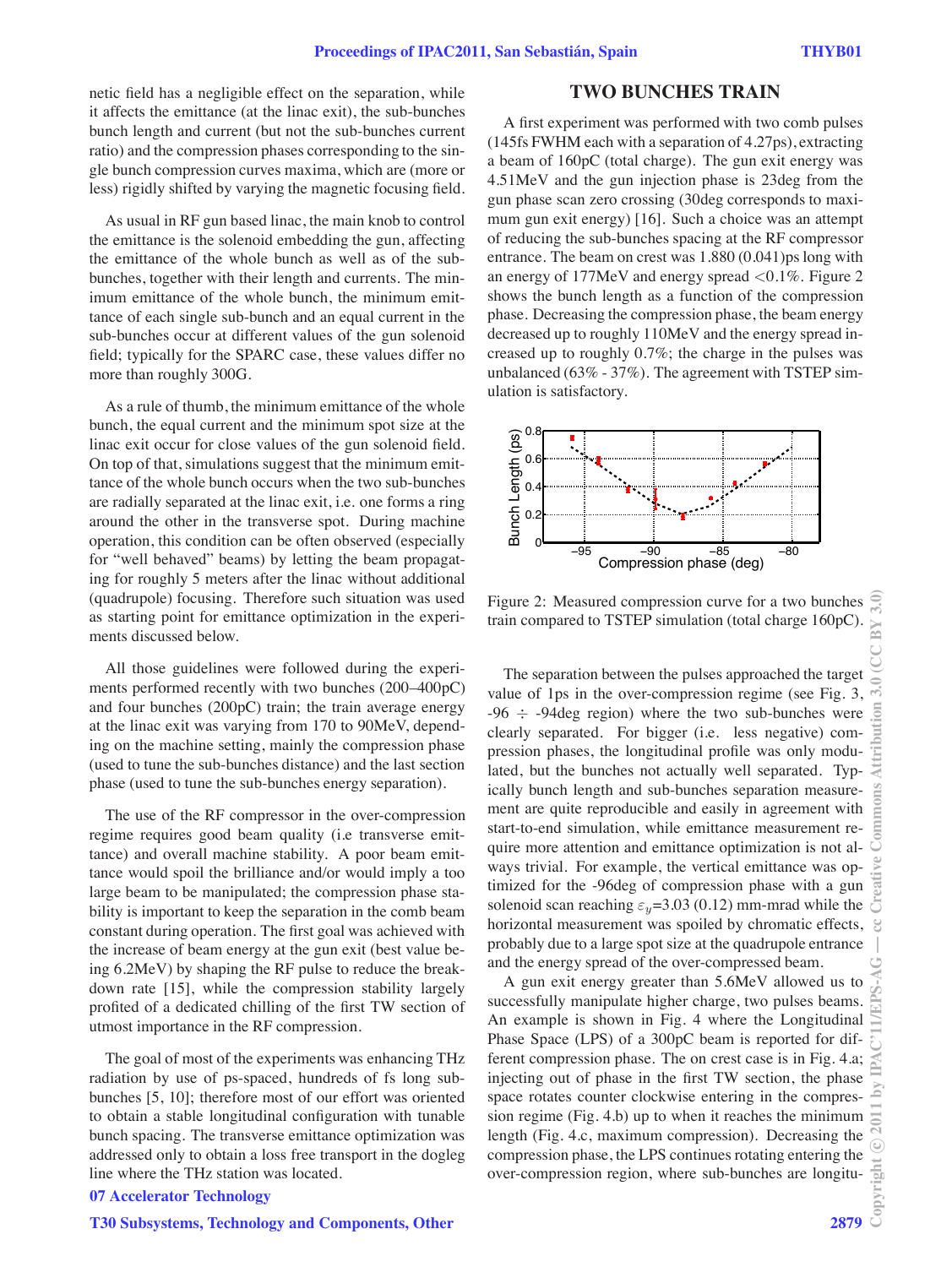

Figure 3: Measured bunch separation for a two bunches train compared to TSTEP simulation (total charge 160 pC).

dinally separated and their separation can be tuned by adjusting the compressor phase (Fig. 4.d). The gun extraction phase is set to 35deg (from the phase scan zero crossing) and therefore the two bunches are entering the compressor at a larger distance than in the previous case (due to higher the gun extraction phase and bigger space charge).



Figure 4: Measured LPS for a two pulses comb beam; the label reports the average energy, the compression phase and the rms bunch length (150 pC in each sub-bunch).

Concerning the emittance optimization, the use of the solenoid around the compressor was unavoidable in the (over) compression regime while its effect is negligible for the on crest situation (as predicted by the simulation). The whole bunch emittance was optimized by tuning the gun solenoid field and single sub-bunch emittance optimization was not performed, since it is not necessary for THz radiation generation experiment [10]. As an example for the 300pC case, the focusing magnetic field at the gun used for the emittance optimization was in the range of  $2.8-2.9$   $10<sup>3</sup>G$  for the (over) compression points, while roughly  $3.0\ 10^{3}$ G for the on crest condition. The focusing field in the first TW section was in the 270G range. Table 1 shows the achieved projected emittances (with their uncertainties) for different bunch charges and for a 90% cut [17]. The high value measured in the (over-) compression regime can be partially explained with measurement c○

Table 1: 90% transverse emittance √ε*x*ε*<sup>y</sup>* in mm-mrad

|            | 180pC        | 300 pC                        | 400pC        |
|------------|--------------|-------------------------------|--------------|
| on crest   |              | $0.539(0.024)$ $0.858(0.024)$ | 1.382(0.055) |
| comp.      | 1.904(0.037) | 1.59(0.11)                    | 2.170(0.074) |
| max comp.  | 2.92(0.18)   | 3.19(0.76)                    | 5.28(0.66)   |
| over comp. | 4.22(0.21)   | 6.6(1.0)                      | 14.2(1.2)    |

artifacts due to the different evolution of the sub-bunches during the quadrupole scan, clearly seen in operation especially for mismatched beams.

All three charge points have been fully characterized, in term of longitudinal (i.e. bunch length, separation, energy spread and longitudinal emittance) and transverse (i.e. emittance) properties; the longitudinal analysis has been performed both on the whole bunch as well as on each subbunch. The data are in excellent agreement with start to end simulation with TSTEP.

#### **FOUR BUNCHES TRAIN**

The LPS evolution of a four bunch train in the RF compressor is shown in Fig. 5: increasing the compression phase, the beam LPS rotates counter clockwise from the maximum linac exit energy (Fig. 5.a), to the compression regime (Fig. 5.b), then to maximum compression (Fig. 5.c) thus entering the over-compression (Fig. 5.d-f), very similarly to the two bunch case discussed above in Fig. 4.

The relevant regime for the application, i.e. where the sub-bunches are well separated and their distance can be tuned with the RF compressor injection phase, is after the phase when the minimum energy spread is reached (Fig. 5.e) namely the "deep" over-compression (e.g. Fig. 5.f).

We have carefully investigated this regime, both numerically and experimentally. As an example, Fig. 6 shows another case of deep over-compression compared to TSTEP simulation, showing excellent agreement. The simulated LPSs are always thinner than the measured ones possibly due to RF deflector measurement issues (resolution and/or non-zero transverse emittance). One can see that the first two sub-bunches (on the left side of the picture) have a negative energy chirp while the other two have it much closer to zero. The first two sub-bunches of Fig. 6 correspond to the ones entering later in the RF compressor (red particles in Fig. 1). The energy chirp of the whole bunch and the subbunches energy separation can be tuned adjusting the beam entrance phase in the third accelerating section (while the sub-bunches current and spacing remain unchanged); the sub-bunches energy chirp is affected as well, but in a much smaller way.

As for the two bunches case, the longitudinal behavior of the whole bunches, as well as, of each sub-bunch has been analyzed deeply while only the whole bunch trans-07 Accelerator Technology

reative Commons